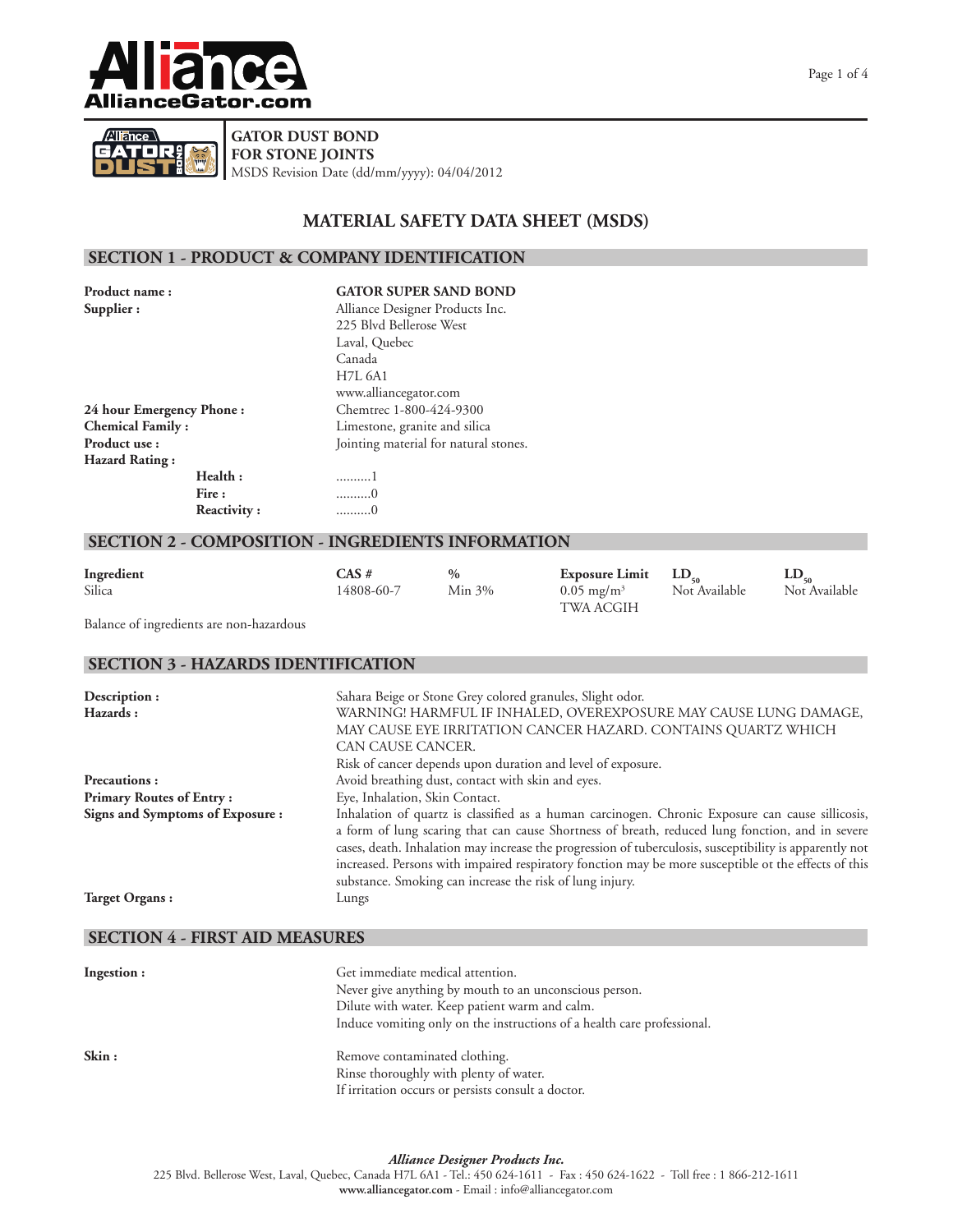



# **GATOR DUST BOND**

**FOR STONE JOINTS**

MSDS Revision Date (dd/mm/yyyy): 04/04/2012

## **SECTION 4 - FIRST AID MEASURES (CONT.)**

**Inhalation :** Remove victim to fresh air. If breathing is difficult or has stopped, a properly trained person should adminster oxygen or artificial respiration. Get immediate medical attention. **Eyes : Immediately flush eyes with plenty of water, holding eyelids apart during flushing.** Obtain immediate medical attention.

**In case of overexposure – Always bring a copy of the product MSDS to the Doctor.**

## **SECTION 5 - FIRE FIGHTING MEASURES**

| <b>Flash point :</b>                   | Not applicable.                                               |
|----------------------------------------|---------------------------------------------------------------|
| <b>Flash Point Test Method :</b>       | Not applicable.                                               |
| <b>Explosion Limits:</b>               | Not applicable.                                               |
| <b>Fire and Explosion Hazards :</b>    | None.                                                         |
| <b>Fire Fighting Instructions:</b>     | Wear self-contained breathing apparatus and full bunker gear. |
| <b>Extinguishing Media:</b>            | Not required.                                                 |
| <b>Hazardous Combustion Products :</b> | None.                                                         |
|                                        |                                                               |

## **SECTION 6 - ACCIDENTAL RELEASE MEASURES**

| Spill and Leak : | Avoid generating dust. Wear respiratory protection. Sweep up or Vaccuum and place in properly |
|------------------|-----------------------------------------------------------------------------------------------|
|                  | identified container.                                                                         |

## **SECTION 7 - HANDLING AND STORAGE**

| <b>Handling Instructions:</b> | Avoid skin and eye contact. Avoid generation dust. DO NOT BREATHE DUST. Maintain<br>good personal hygiene and wash Thoroughly after handling, especially before eating, drinking or                                                        |
|-------------------------------|--------------------------------------------------------------------------------------------------------------------------------------------------------------------------------------------------------------------------------------------|
| <b>Storage Measures :</b>     | smoking. Wash contaminated clothing before reuse.<br>Store in a cool, dry and well-ventilated area. Store away from heat Sources or open flames. Store<br>away from incompatible materials. Keep containers tighly closed when not in use. |

#### **SECTION 8 - EXPOSURE CONTROLS AND PERSONAL PROTECTION**

| <b>Skin Protection:</b>        | Wear protective gloves and long sleeve shirts to prevent skin contact.                                |
|--------------------------------|-------------------------------------------------------------------------------------------------------|
| <b>Eve Protection:</b>         | Wear safety goggles.                                                                                  |
| <b>Respiratory Protection:</b> | In poorly ventilated areas or if the exposure limits discribed in section 2 Are likely to be exceeded |
|                                | then wear a high efficiency particulate Respirator (NIOSH type N100 filter).                          |
| <b>Engineering Controls:</b>   | Adequate local exhaust ventilation at point of emission.                                              |

## **SECTION 9 - PHYSICAL AND CHEMICAL PROPERTIES**

| Physical state:               | Solid (Powder).             |
|-------------------------------|-----------------------------|
| Colour:                       | Sahara Beige or Stone Grey. |
| Odour:                        | None.                       |
| <b>Odour Threshold:</b>       | None.                       |
| Solubility in Water:          | Insoluble.                  |
| Vapour Pressure:              | Not applicable.             |
| <b>Evaporation Rate:</b>      | Not applicable.             |
| Vapour Density:               | No data.                    |
| Specific Gravity:             | 2.65.                       |
| Boiling Point $(^{\circ}C)$ : | $2230^\circ$ .              |

## *Alliance Designer Products Inc.*

225 Blvd. Bellerose West, Laval, Quebec, Canada H7L 6A1 - Tel.: 450 624-1611 - Fax : 450 624-1622 - Toll free : 1 866-212-1611 **www.alliancegator.com** - Email : info@alliancegator.com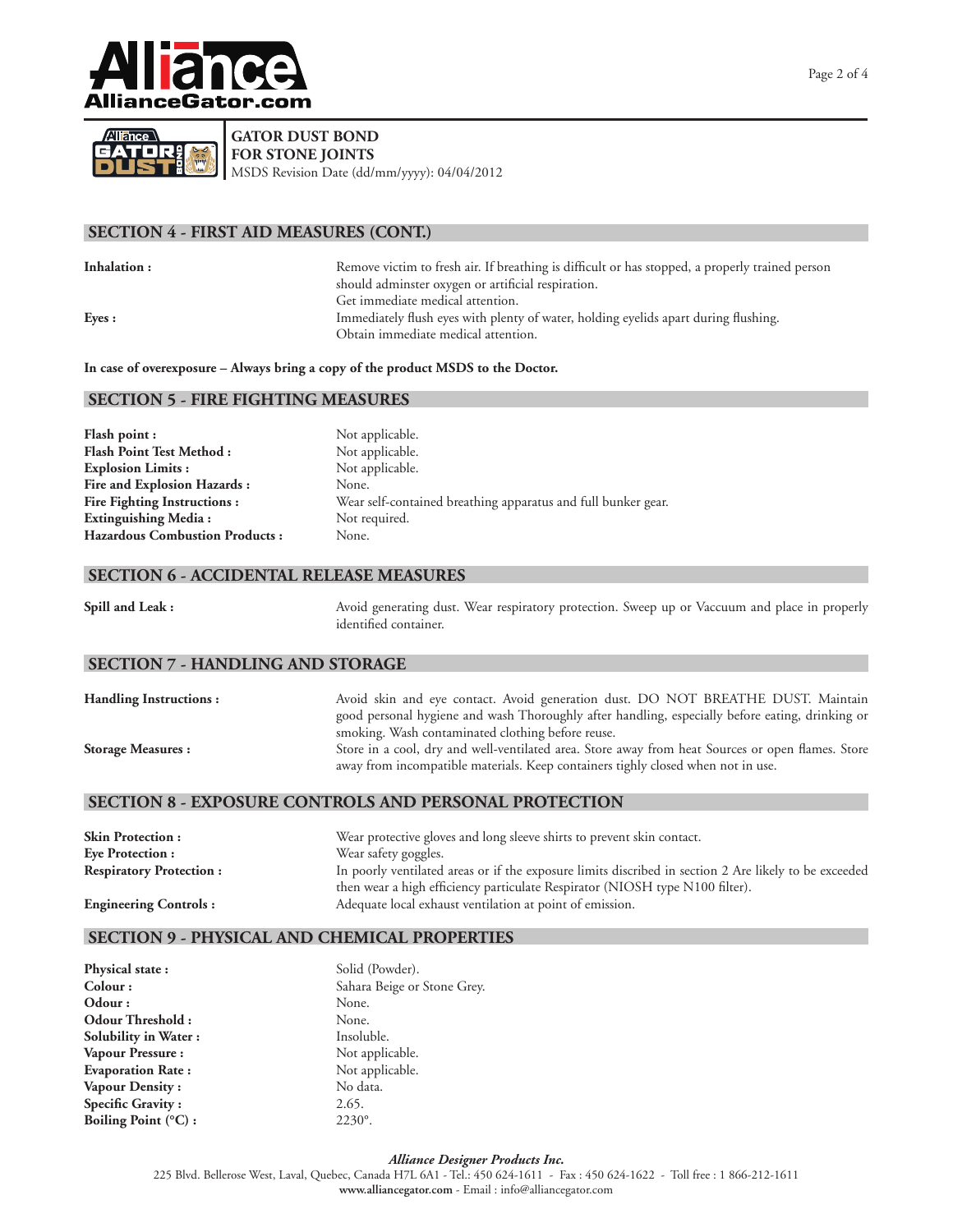



## **GATOR DUST BOND**

**FOR STONE JOINTS** MSDS Revision Date (dd/mm/yyyy): 04/04/2012

# **SECTION 9 - PHYSICAL AND CHEMICAL PROPERTIES (CONT.)**

| Freezing/Melting Point $({}^{\circ}C)$ : | $1710^{\circ}$ |
|------------------------------------------|----------------|
| pH:                                      | No da          |
| Volatiles $(\%):$                        | < 1.0.         |
| Coefficient Water/Oil:                   | No da          |

No data. No data.

## **SECTION 10: STABILITY AND REACTIVITY**

**Conditions to Avoid :** Exposure to excessive heat. Hazardous Polymerization : Will not occur. **Hazardous products of decomposition:** Will not occur.

**Material to Avoid :** Strong alkalis, hydrofluoric acid, powerful oxidizers, and fluorine. Containing compounds. **Stability :** Product is stable in non-emergency conditions.

### **SECTION 11 - TOXICOLOGICAL INFORMATION**

| $LD_{50}$ (species/route) :    | 266 0  |
|--------------------------------|--------|
| $LC_{50}$ (species/duration) : | 50 00  |
| <b>Exposure Limits:</b>        | See Se |
| Irritance:                     | Mild.  |
| Sensitization:                 | None   |
| Carcinogenicity:               | No po  |

**LD50 (species/route) :** 266 000 mg/kg rat.  $LC_{50}$  (species/duration): 50 000 mg/m<sup>3</sup> rat (96 hours). See Section 2. None reported. No potential occupational carcinogen. IARC Category 1 Carcinogen NTP!: Yes Reproductive Effects : No reported. Teratogenicity : No reported. **Mutagenicity :** No reported. Synergistic : No reported.

## **SECTION 12 - ECOLOGICAL INFORMATION**

**Environmental Fate :** No data at this time.

## **SECTION 13 - DISPOSAL CONSIDERATIONS**

**Waste disposal Method :** Dispose in a manner consistent with local, regional, provincial and/or Federal regulations.

## **SECTION 14: TRANPORT INFORMATION**

| <b>Proper Shipping Name:</b> | Not regulated.                                                            |
|------------------------------|---------------------------------------------------------------------------|
| $UN#$ :                      | Not applicable.                                                           |
| Class(es):                   | Not applicable.                                                           |
| <b>Packaging Group:</b>      | Not applicable.                                                           |
| Other information:           | None.                                                                     |
| <b>Transport Emergency:</b>  | In the event of a transport emergency contact CHEMTREC at 1 800 424-9300. |

## **SECTION 15 - REGULATORY INFORMATION**

WHMIS Classification : Not controlled. **CEPA Status :** Appears on the DSL. **TSCA :** Appears on the TSCA Inventory. **Other :** This product is know to the State of California to cause cancer.

#### *Alliance Designer Products Inc.*

225 Blvd. Bellerose West, Laval, Quebec, Canada H7L 6A1 - Tel.: 450 624-1611 - Fax : 450 624-1622 - Toll free : 1 866-212-1611 **www.alliancegator.com** - Email : info@alliancegator.com